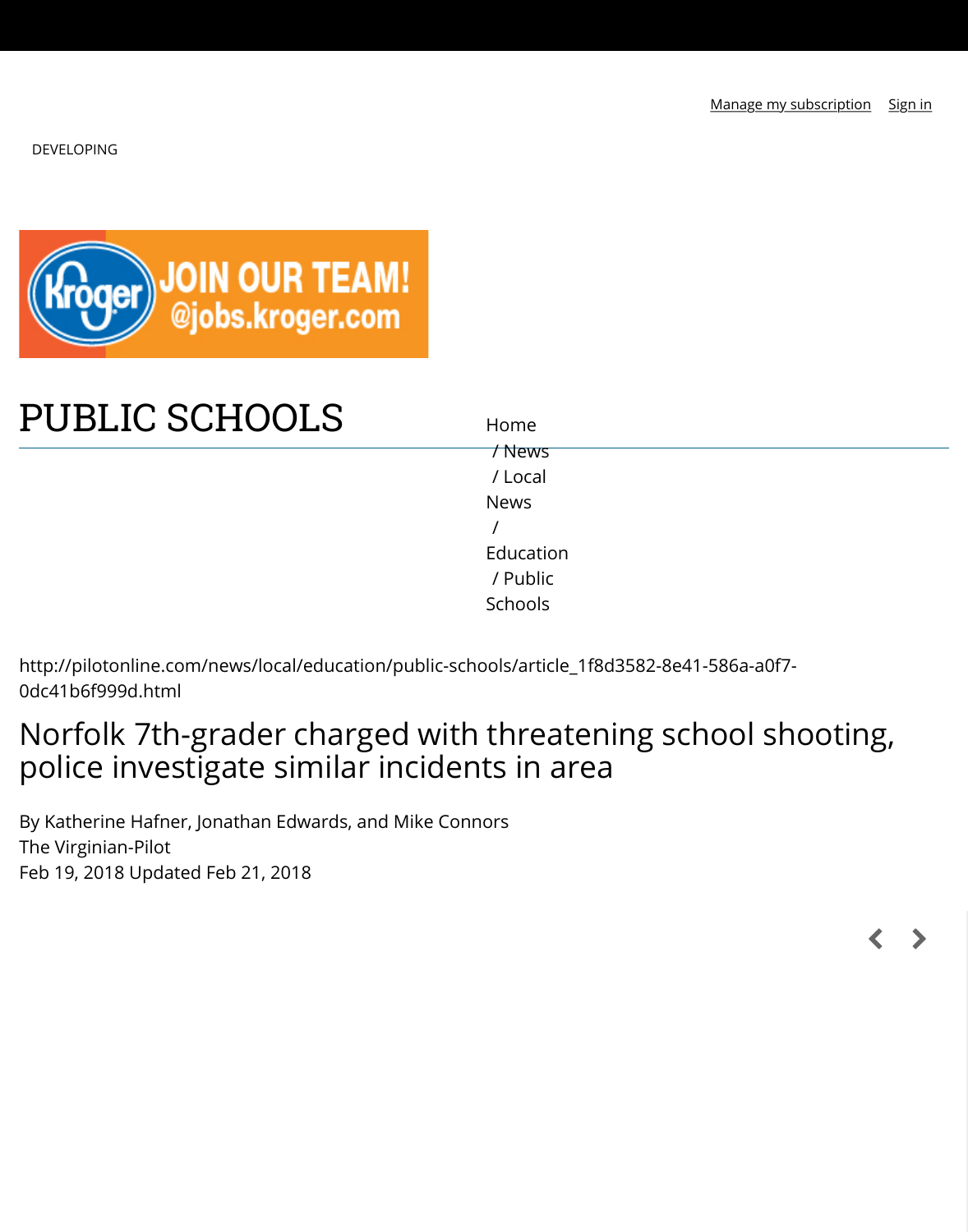

Dozens of similar incidents have been reported nationwide since last week's ir in which 17 people were killed. The shooting has renewed national concerns o and gun violence.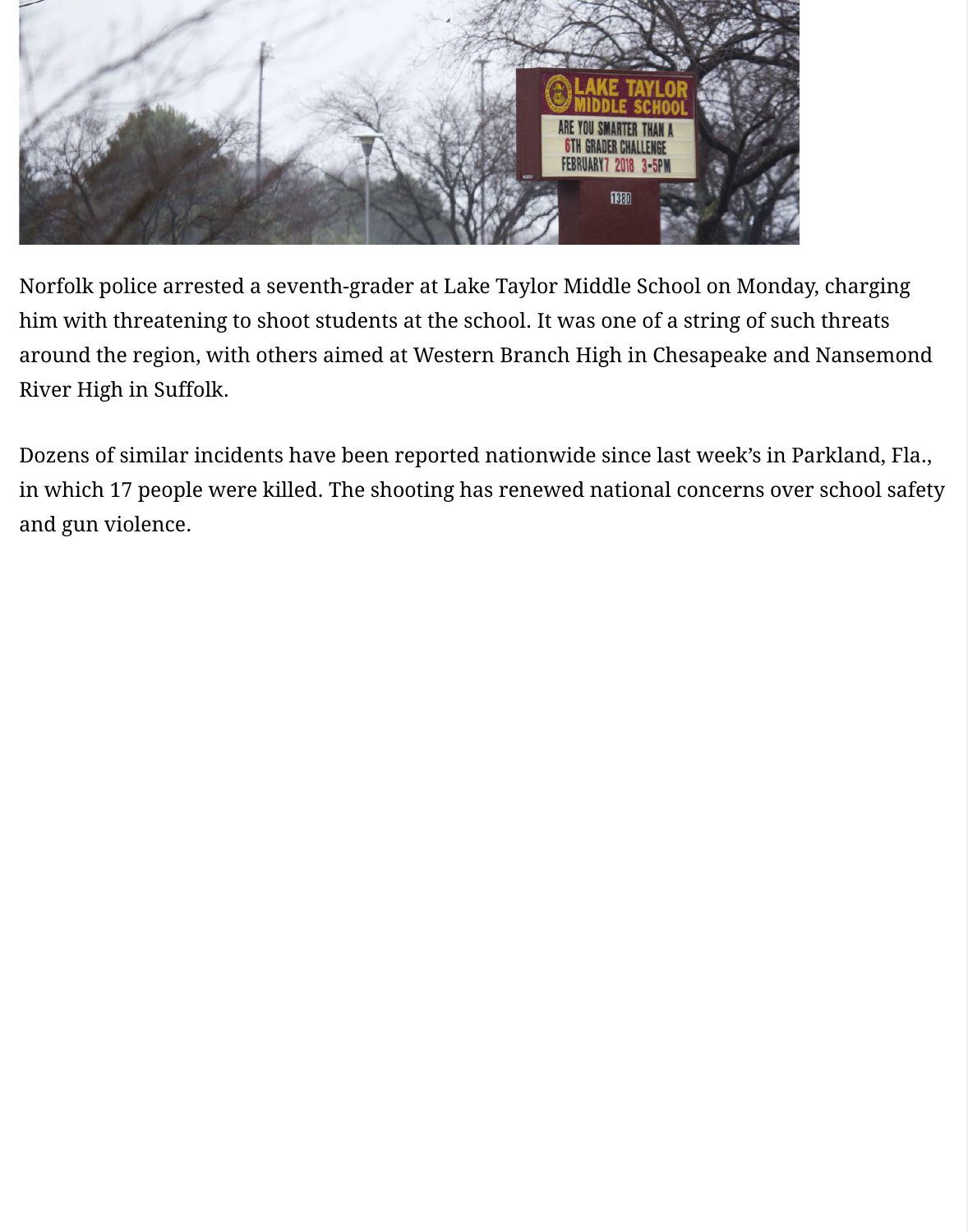Jonathan Edwards | The Virginian-Pilot

A Norfolk police cruiser sits outside Lake Taylor Middle School in Norfolk on Monday, Feb. 19, 2018. Police v investigating social media threats against the school.

Someone called 911 about a possible threat to Lake Taylor about 6:30 a.m. Mor afternoon, Norfolk police said they had arrested an unnamed 14-year-old Lake charging him with threatening his classmates with death or bodily injury whil [school.](https://pilotonline.com/users/profile/jonathan%20edwards)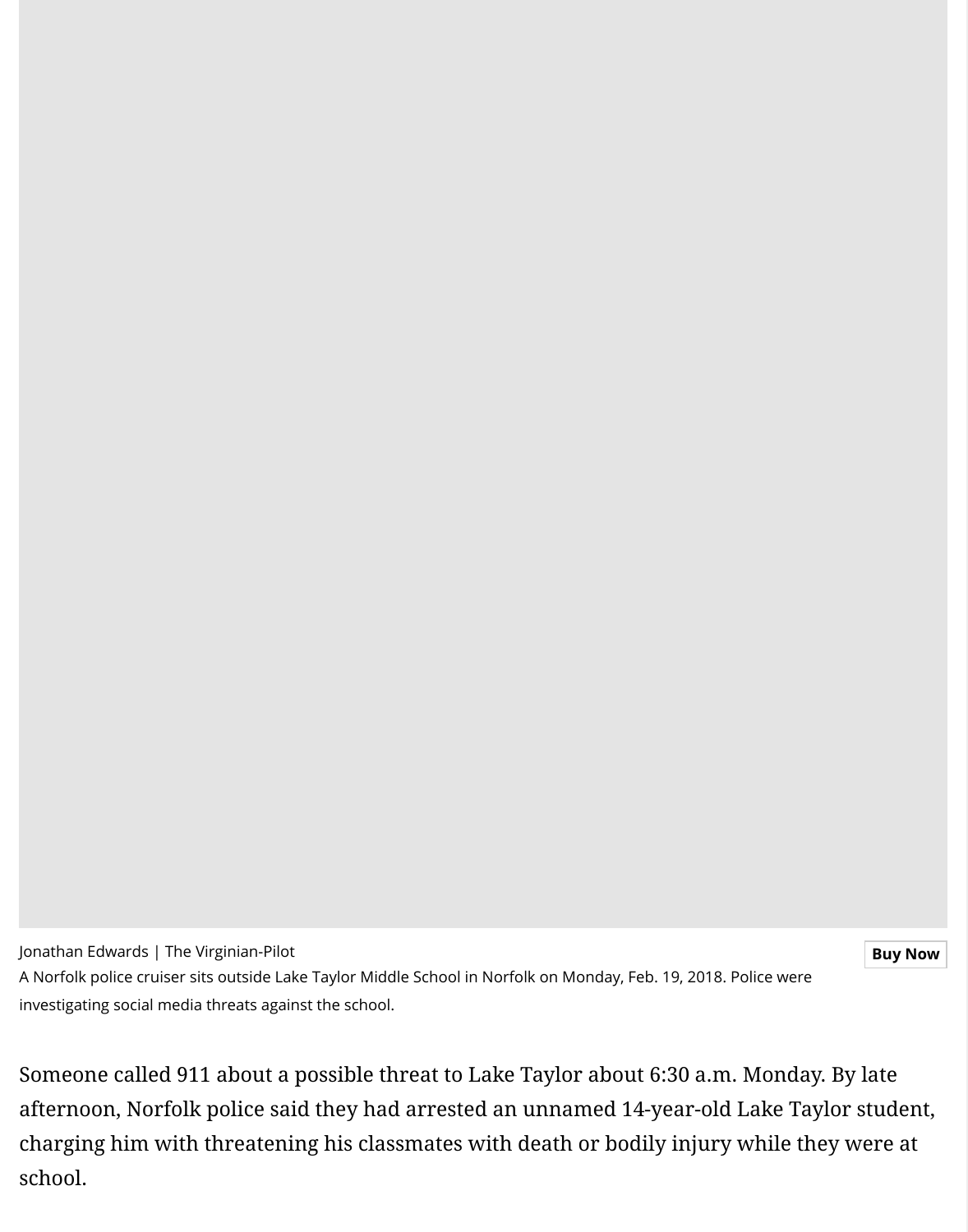high school, he added.

In Chesapeake, police learned Friday night of a threat to harm Western Branch and staff on Tuesday, when schools reopen after the Presidents Day holiday.

Police had not filed any charges but continue to investigate, Chesapeake police Kelly Elliott said Monday afternoon. Extra s[ecurity will be at the s](https://www.facebook.com/NansemondRiverHighSchool/photos/a.969274409801955.1073741838.257335494329187/1825724584156929/?type=3&theater)chool when o she said.

Likewise, extra officers were patrolling the area around Lake Taylor Middle Sc School officials searched children there as they walked in that morning, a seve the school said. By then, some students had already heard about a threatening

A screenshot of the post widely circulated Monday showed a user threatening in "this building" on Tuesday, along with a photo of Lake Taylor Middle. The po have been deleted from the Instagram account by late Monday morning.

Norfolk Public Schools sent messages to parents at the middle school and near High to "quell fears," spokeswoman Khalilah LeGrand said in an email. Monda makeup day at Norfolk schools.

The school system "is aware of a disturbing social media post circulating about Middle School. We take any threat such as this seriously and are working close PD as this matter is investigated," system officials said in an emailed statement

Anyone with information on the threat was asked to call 1-888-LOCK-U-UP.(tncmsasset)307a8599-4268-5541-ab10-d950d1e8e535[1](/tncms-asset)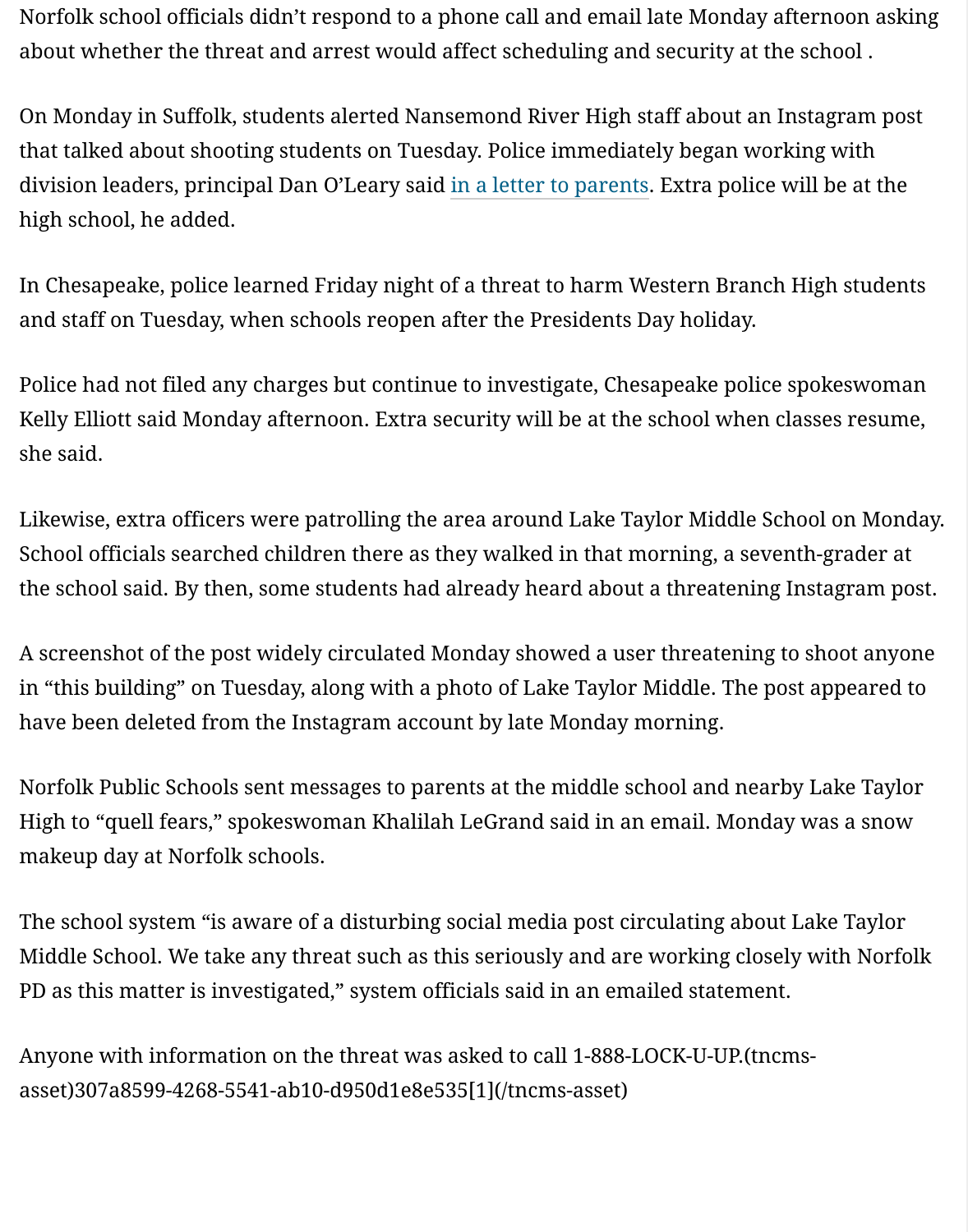Conquest caught a bus and walked about a half-mile from the nearest stop to the school.

She said her granddaughter won't go to school on Tuesday, the day the threat v be carried out. She won't go on Wednesday, either. Conquest said she worries a shooter might wait until then to attack, knowing parents will hold children out Tuesday.

In Chesapeake, School Board member Christie New Craig posted about the Western incident on Facebook. She said the division is working with police to determine discipline.

"Please emphasize to your children the importance of the 'see or hear somethi something' practice," New Craig wrote.



[In September, a Great Bridge High stude](http://googleads.g.doubleclick.net/pcs/click?xai=AKAOjsuSQIn93Zpe0YtkKRNUhife5Cc9O76EiQD-blBRWe3-ZHr2Ik1CAsPBrsbHEdVBOjuXQz63L8juM4MmpeyDdgxkuqX6dE5lMS8GzYqpv_MrOK7yznVUR_bBb1g7tT5pnWfI59KvXSzmpmG4AGMkAqoy9i9nQJxOVI34i-Yeuf5cj5Xpg0lNVTC5jJwoYWtxb7ayqi7xcrngdiYDnV13CB7EqrHqmFb7AAj95xzMLL3WTC2wjVbpzjEGXBqgRKZMs7IAQwSrDvbGmm7P0Pk0ELCmjoxLbYY0yKI&sig=Cg0ArKJSzOtfHe5H-1Lw&adurl=http://visithampton.com/restaurantweek/%3Futm_source%3Dpol-targetedpackage%26utm_medium%3Ddisplay)nt was charged with multiple felonies a Molotov cocktail that was thrown in the school's parking lot and a nearby po The charges came after police investigated social media posts that they described as  $\alpha$ inappropriate.

Hampton police have investigated multiple recent threats, according to a news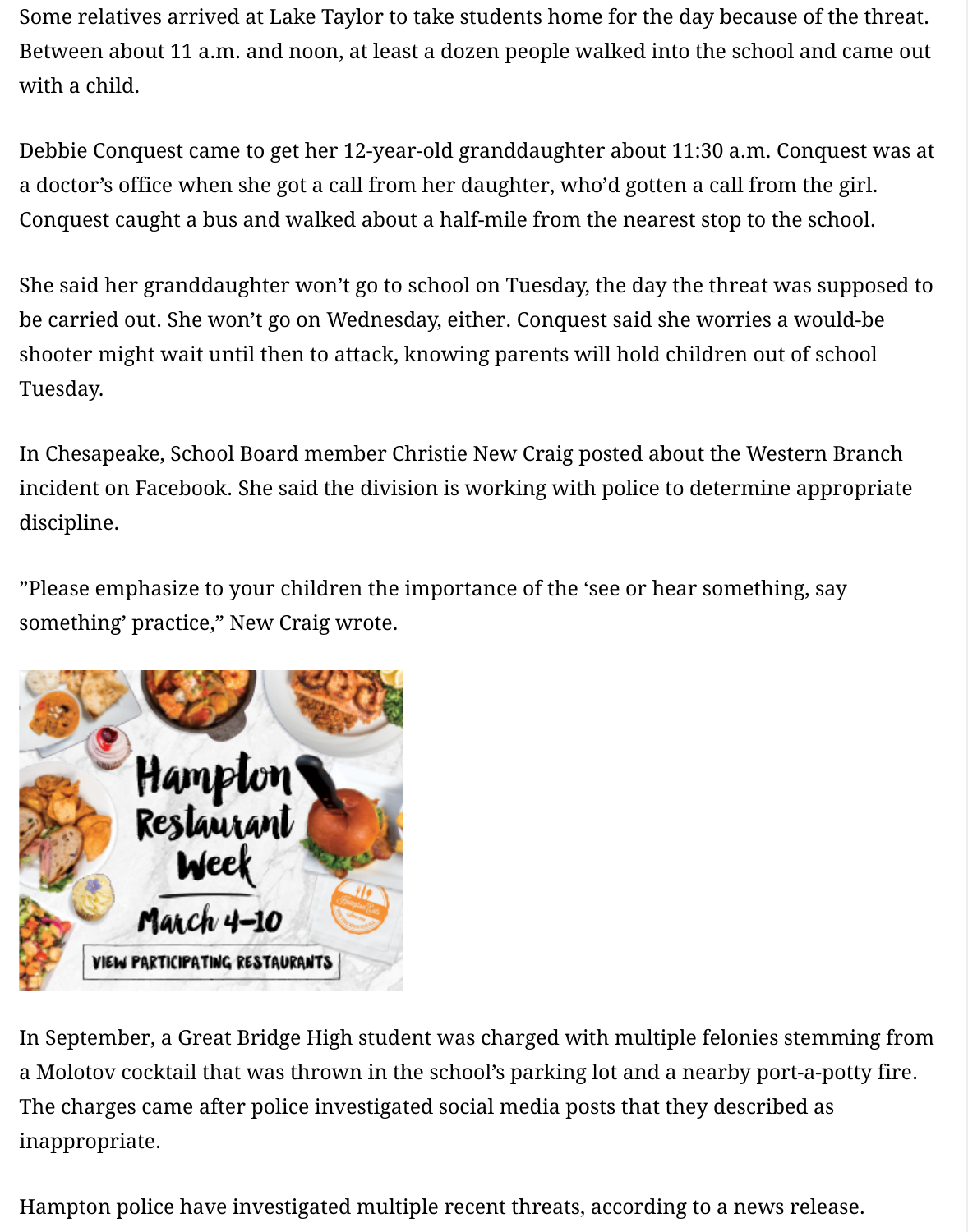social media throughout the country."

Gates County Public Schools officials in northeastern North Carolina were also social media threat, according to a Facebook post from the school system.

"With the ongoing and growing number of school shootings in the country, we any threat lightly," Superintendent Barry Williams said in a letter to the comm

Over the weekend, police investigated a "specific threat" against a high school Officials went to the home of the student who made the threat and determined was unable to carry out the threat," according to a Facebook post from Elizabe Pasquotank Public Schools.

And elsewhere in Virginia, school threats were investigated in Stafford, Spotsy Mechanicsville.

Across the country since the Florida shooting, social media threats made again met with swift responses from law enforcement. Police in Fayetteville, Ark., ar who threatened online to "shoot up the high school like they did in Florida."

Brian Van Brunt, a threat assessment expert and executive director of the National Behavioral Behavioral Behavioral B Intervention Team Association, said so-called copycat threats are common after a mass of the mass of mass and mass are common after a mass  $\alpha$ shooting, but he's seeing more this time – "drastically more."

"I think we might be hitting a tipping point," he said. "If there's a shift, it's in vo

Van Brunt said there are two main kinds of threats – what experts call hunting The first refers to people with plans in place, attacks planned weeks or months the last minute, they may "leak" their plan by releasing a manifesto via social  $\mathbf n$ their motives, or tipping off a friend.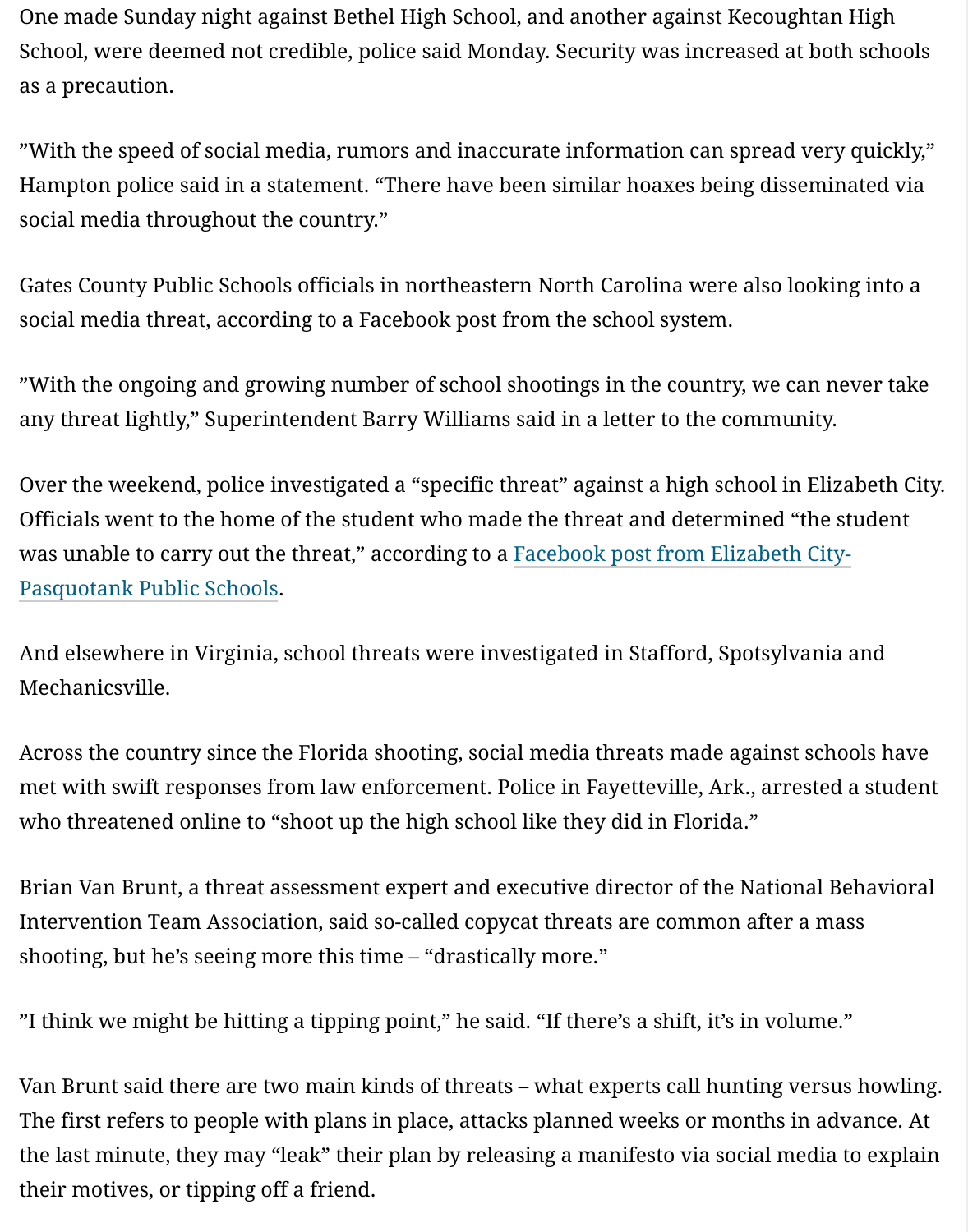The problem is everyone has access to this "fire alarm" on their phones. And it dangerous – for law enforcement to distinguish which are real.

Van Brunt said 75 percent of direct threats don't lead to any action. But that's r reassuring for parents.

"I'd be worried too to send my kids to school," he said.

Katherine Hafner, 757-222-5208, katherine.hafner@pilotonline.com. Follow @khafner15 on

### MORE INFORMATION